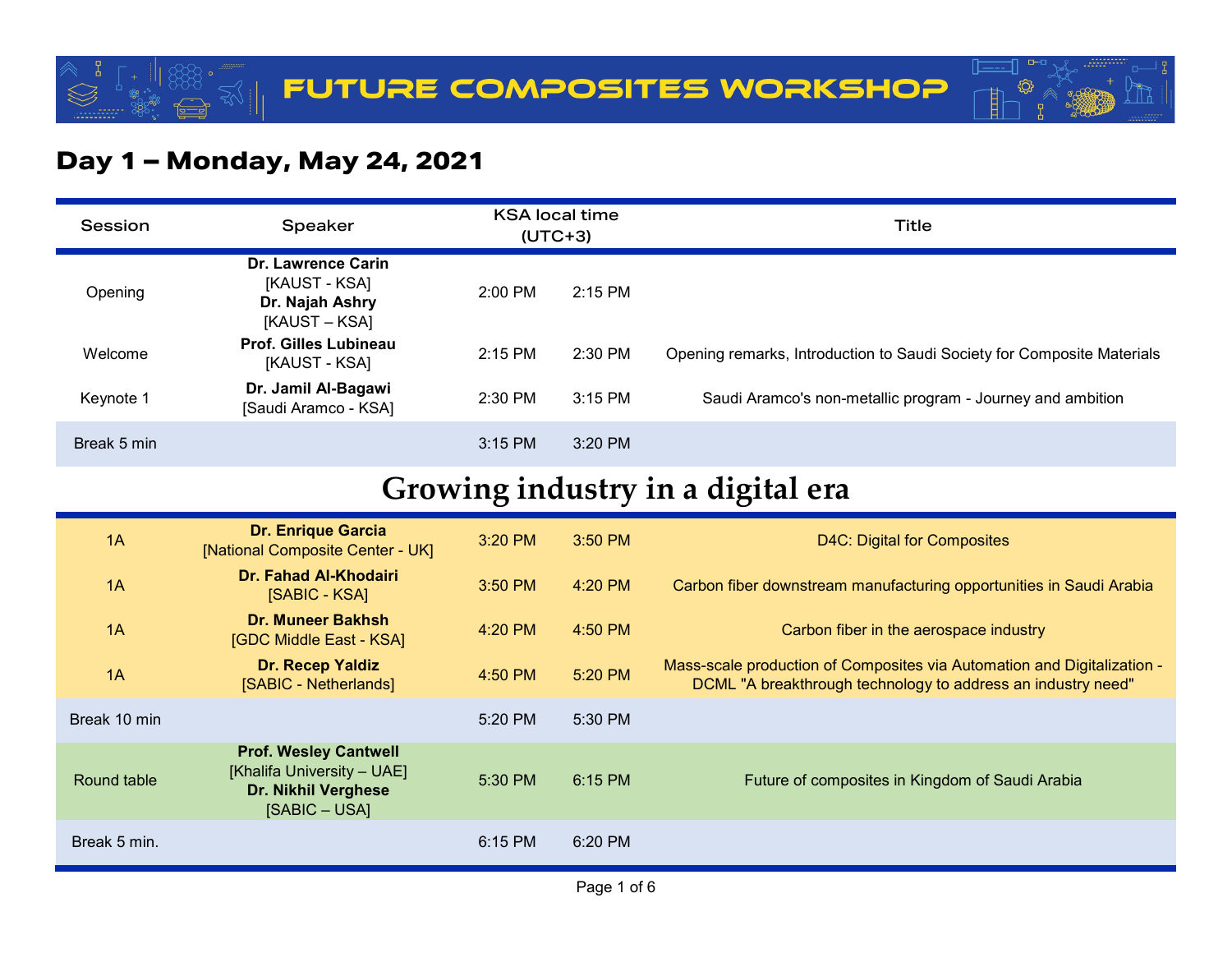| Session | Speaker                                                                | <b>KSA local time</b><br>$(UTC+3)$ |                  | <b>Title</b>                                                                                                                 |
|---------|------------------------------------------------------------------------|------------------------------------|------------------|------------------------------------------------------------------------------------------------------------------------------|
|         |                                                                        |                                    | e-poster session | (Researchers / Professionals)                                                                                                |
| 1E      | <b>Prof. Boualem Merabet</b><br>[University Mustafa Stmboli - Algeria] | 6:20 PM                            | 6:25 PM          | Improving Dielectric and Magnetic Properties of (Cr, Fe, Ni)-doped SiC<br>Microwaves Absorbents: A DFT study                 |
| 1E      | Prof. Abdul Rahim Arafath<br>[SABIC – KSA]                             | 6:25 PM                            | 6:30 PM          | Design and Analysis of Spoolable Reinforced thermoplastic Pipes (RTP)<br>for On-shore Oil and Gas Application                |
| 1E      | <b>Prof. Adnan Memic</b><br>[KAU - KSA]                                | 6:30 PM                            | 6:35 PM          | Antioxidant, Antibacterial, Injectable Bio-waste Based Composite<br><b>Cryogels for Wound Healing</b>                        |
| 1E      | <b>Prof. Mohammad Rezaul Karim</b><br>$[KSU - KSA]$                    | 6:35 PM                            | 6:40 PM          | Development of PAni-TiO <sub>2</sub> nanocomposites based 1,2-diaminobenzene<br>electro-chemical sensor                      |
| 1E      | <b>Prof. Tamer Sebaey</b><br>$[PSU - KSA]$                             | 6:40 PM                            | 6:45 PM          | Crashworthiness of Composite Structures for High Safety Standard                                                             |
| 1E      | Mr. Ahmed A. Said<br>[KAU - KSA]                                       | 6:45 PM                            | 6:50 PM          | Effect of Infill Density and Build Orientation on the Mechanical Properties<br>of PLA CF & PETG CF Composites in 3D Printing |
| 1E      | Mr. Wael Badeghaish<br>[KAUST – KSA]                                   | 6:50 PM                            | 6:55 PM          | The Future of Nonmetallic Composite Materials in Upstream Applications                                                       |

### **Cont'd Day 1 – Monday, May 24, 2021**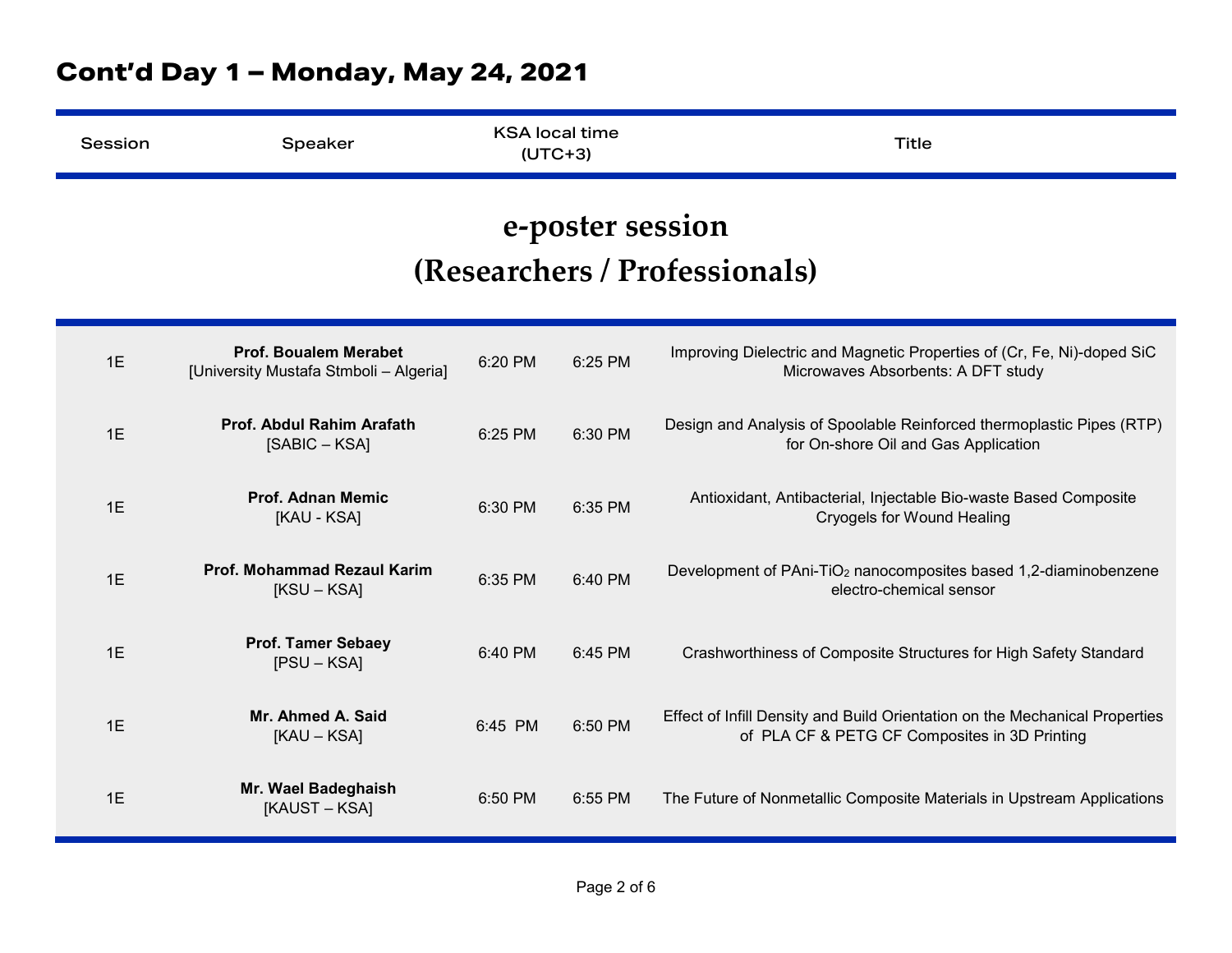#### **Day 2 – Tuesday, May 25, 2021**

| Session     | Speaker                                                     | KSA local time<br>$(UTC+3)$ |           | Title                                                                                          |
|-------------|-------------------------------------------------------------|-----------------------------|-----------|------------------------------------------------------------------------------------------------|
| Keynote 2   | <b>Prof. Michael Wisnom</b><br>[University of Bristol - UK] | $2:00$ PM                   | $2:45$ PM | Thin-ply hybrid composites with pseudo-ductile response in tension,<br>compression and bending |
| Break 5 min |                                                             | $2:45$ PM                   | $2:50$ PM |                                                                                                |

## **Modeling and tailoring the composite integrity**

| 2A           | <b>Prof. Gilles Lubineau</b><br>[KAUST - KSA]                        | $2:50$ PM | $3:20$ PM | Towards high performance adhesive bonding by substrate and/or<br>adhesive texturing                                                                          |
|--------------|----------------------------------------------------------------------|-----------|-----------|--------------------------------------------------------------------------------------------------------------------------------------------------------------|
| 2A           | <b>Prof. Tong Earn Tay</b><br>[NUS - Singapore]                      | $3:20$ PM | $3:50$ PM | High-Fidelity Computational Failure Analysis of Composite Structures                                                                                         |
| 2A           | <b>Prof. John Botsis</b><br>[EPFL - Switzerland]                     | $3:50$ PM | $4:20$ PM | Experiments and analysis of delamination of carbon epoxy composites                                                                                          |
| 2A           | <b>Prof. Vassilis Kostopoulos</b><br>[University of Patras - Greece] | $4:20$ PM | $4:50$ PM | An Innovative Material Model Calibration Procedure for Enhancing the<br>Fidelity of Numerical Solution in the Case of Impact Loading of<br><b>Composites</b> |
| Break 30 min |                                                                      | $4:50$ PM | $5:20$ PM |                                                                                                                                                              |

## **Advancing processing through models and data**

| 2B | <b>Prof. Suresh Advani</b><br>[University of Delaware - USA]    | $5:20$ PM | $5:50$ PM | <b>Emerging Role of Process Models and Simulations in Composites</b><br>Manufacturing                 |
|----|-----------------------------------------------------------------|-----------|-----------|-------------------------------------------------------------------------------------------------------|
| 2B | <b>Prof. Gerard Fernando</b><br>[University of Birmingham - UK] | $5:50$ PM | 6:20 PM   | Chemical Process Monitoring and Structural Integrity Assessment using<br><b>Optical Fibre Sensors</b> |
| 2B | <b>Prof. Carlos González</b><br>[IMDEA - Spain]                 | $6:20$ PM | $6:50$ PM | Machine learning methods to detect flow disturbances in liquid moulding<br>of composites              |
| 2B | <b>Prof. Pedro Camanho</b><br>[UPorto - Portugal]               | $6:50$ PM | 7:20 PM   | Generation of statistical design allowables of composite laminates using<br>machine learning          |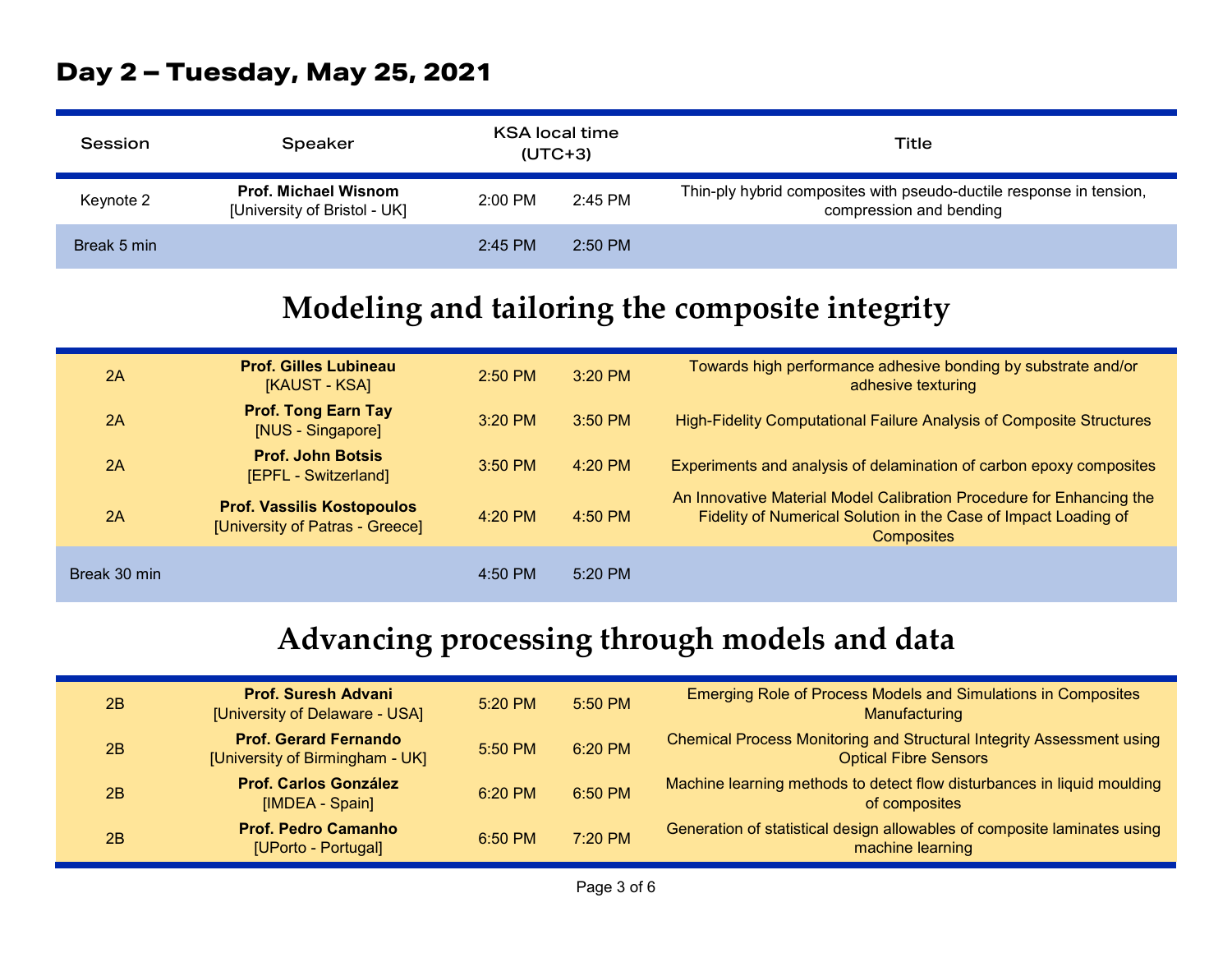| Session                                           | Speaker                                                                        | <b>KSA local time</b><br>$(UTC+3)$ |         | <b>Title</b>                                                                                                                       |  |  |  |  |
|---------------------------------------------------|--------------------------------------------------------------------------------|------------------------------------|---------|------------------------------------------------------------------------------------------------------------------------------------|--|--|--|--|
| e-poster session                                  |                                                                                |                                    |         |                                                                                                                                    |  |  |  |  |
| (Mechanics of Composites for Energy and Mobility) |                                                                                |                                    |         |                                                                                                                                    |  |  |  |  |
| 2E                                                | Dr. Ragesh Chellattoan<br>[KAUST – KSA]                                        | 2:00 PM                            | 2:08 PM | A compact thermofluidic soft actuator                                                                                              |  |  |  |  |
| 2E                                                | <b>Yangyang Xin</b><br>[KAUST – KSA]                                           | 2:08 PM                            | 2:16 PM | A highly-stretchable yet strain-insensitive temperature sensor exploiting<br>Seebeck effect in nanoparticle-based printed circuits |  |  |  |  |
| 2E                                                | Dr. Hussein Nesser<br>[KAUST – KSA]                                            | 2:16 PM                            | 2:24 PM | Ultrasensitive wireless strain sensor for structural health monitoring                                                             |  |  |  |  |
| 2E                                                | Dr. Liping Yu<br>[KAUST - China]<br><b>Nurlat Bekdullayev</b><br>[KAUST – KSA] | 2:24 PM                            | 2:32 PM | Smartphone-based single-camera stereo-vision system                                                                                |  |  |  |  |
| 2E                                                | <b>Mjed Hashem</b><br>[KAUST – KSA]                                            | 2:32 PM                            | 2:40 PM | Laser-based pre-treatment of secondary bonded composite T-joints for<br>improved energy dissipation                                |  |  |  |  |
| 2E                                                | Dr. Ran Tao<br>[KAUST – KSA]                                                   | 2:40 PM                            | 2:48 PM | Strategy for toughening interfaces in adhesively bonded composite joints                                                           |  |  |  |  |
| 2E                                                | Dr. Ahmed Wagih<br>[KAUST-KSA]                                                 | 2:48 PM                            | 2:56 PM | Mimicking biological adhesion systems with improved fracture toughness<br>by embedding sacrificial cracks inside adhesive joint    |  |  |  |  |
| Break 4 min                                       |                                                                                | 2:56 PM                            | 3:00 PM |                                                                                                                                    |  |  |  |  |
| Keynote 3                                         | <b>Prof. Martin Dunn</b><br>[University of Colorado - USA]                     | 3:00 PM                            | 3:45 PM | Design and Additive Manufacture of Composite Materials and Structures                                                              |  |  |  |  |
| Break 5 min                                       |                                                                                | 3:45 PM                            | 3:50 PM |                                                                                                                                    |  |  |  |  |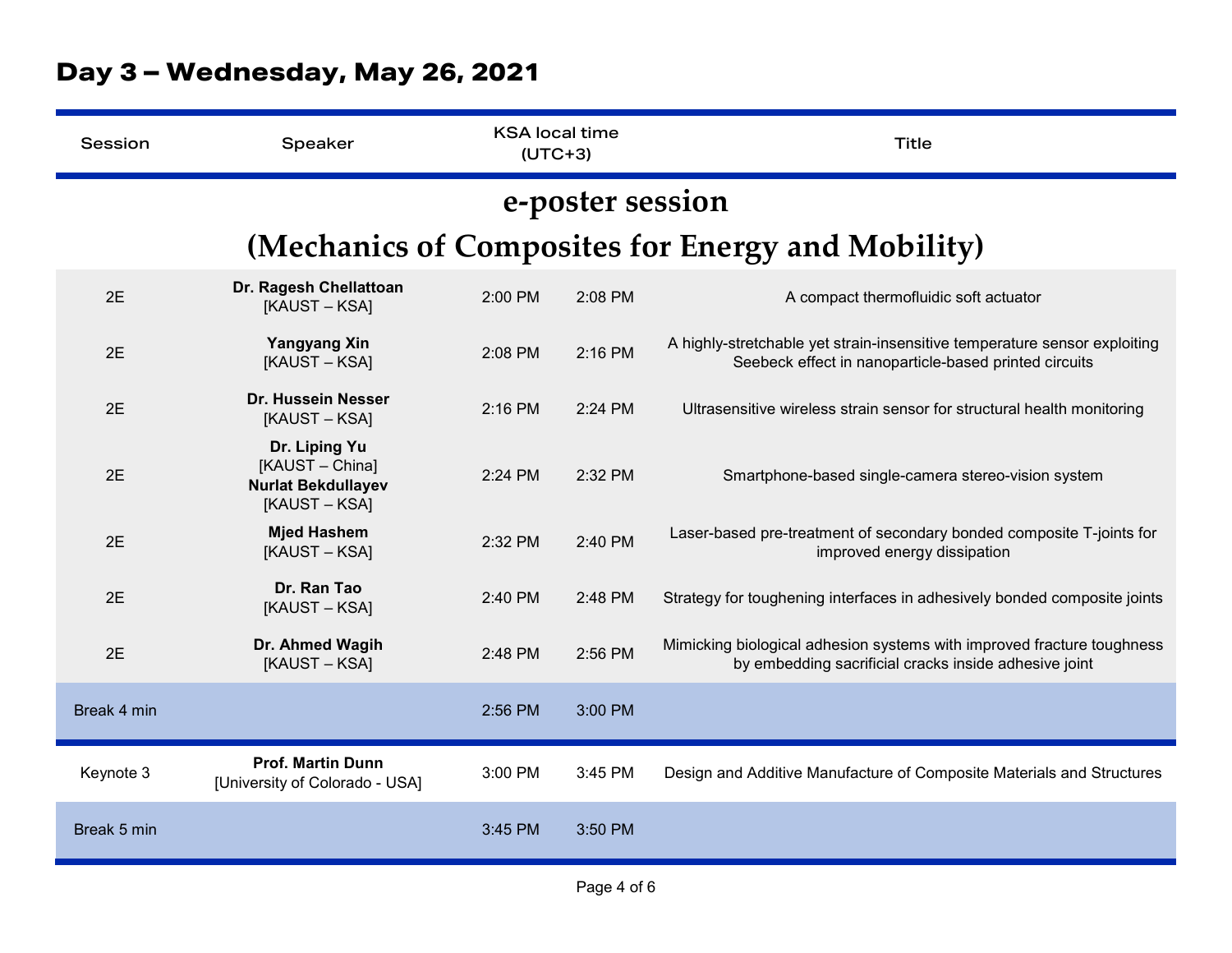#### **Cont'd Day 3 – Wednesday, May 26, 2021**

| Session | Speaker | <b>KSA local time</b><br>$(UTC+3)$ | Title |  |
|---------|---------|------------------------------------|-------|--|
|---------|---------|------------------------------------|-------|--|

## **Opening new paths with additive manufacturing**

| 3A                 | <b>Prof. Jinsong Leng</b><br>[Harbin Institute of Technology - China]               | 3:50 PM | 4:20 PM | Shape memory polymer composites and 4D printing for aerospace and<br>biomedical applications                  |
|--------------------|-------------------------------------------------------------------------------------|---------|---------|---------------------------------------------------------------------------------------------------------------|
| 3A                 | <b>Prof. Eric Feron</b><br>[KAUST - KSA]                                            | 4:20 PM | 4:50 PM | Artisan Engineering re-invented: 3D printing with structural requirements                                     |
| 3A                 | <b>Prof. Kumar Shanmugam</b><br>[University of Glasgow - UK]                        | 4:50 PM | 5:20 PM | Multifunctional Performance of Engineered Composites Enabled by<br>Additive Manufacturing and Nanoengineering |
| 3A                 | Prof. Jerry Qi<br>[Georgia Tech - USA]                                              | 5:20 PM | 5:50 PM | Multimaterial Additive Manufacturing for Printed Active Composites                                            |
| Break 10 min       |                                                                                     | 5:50 PM | 6:00 PM |                                                                                                               |
| <b>Round Table</b> | Véronique Michaud<br>[EPFL - Switzerland]<br>Prof. Jerry Qi<br>[Georgia Tech - USA] | 6:00 PM | 6:45 PM | From smart material concept to industry                                                                       |